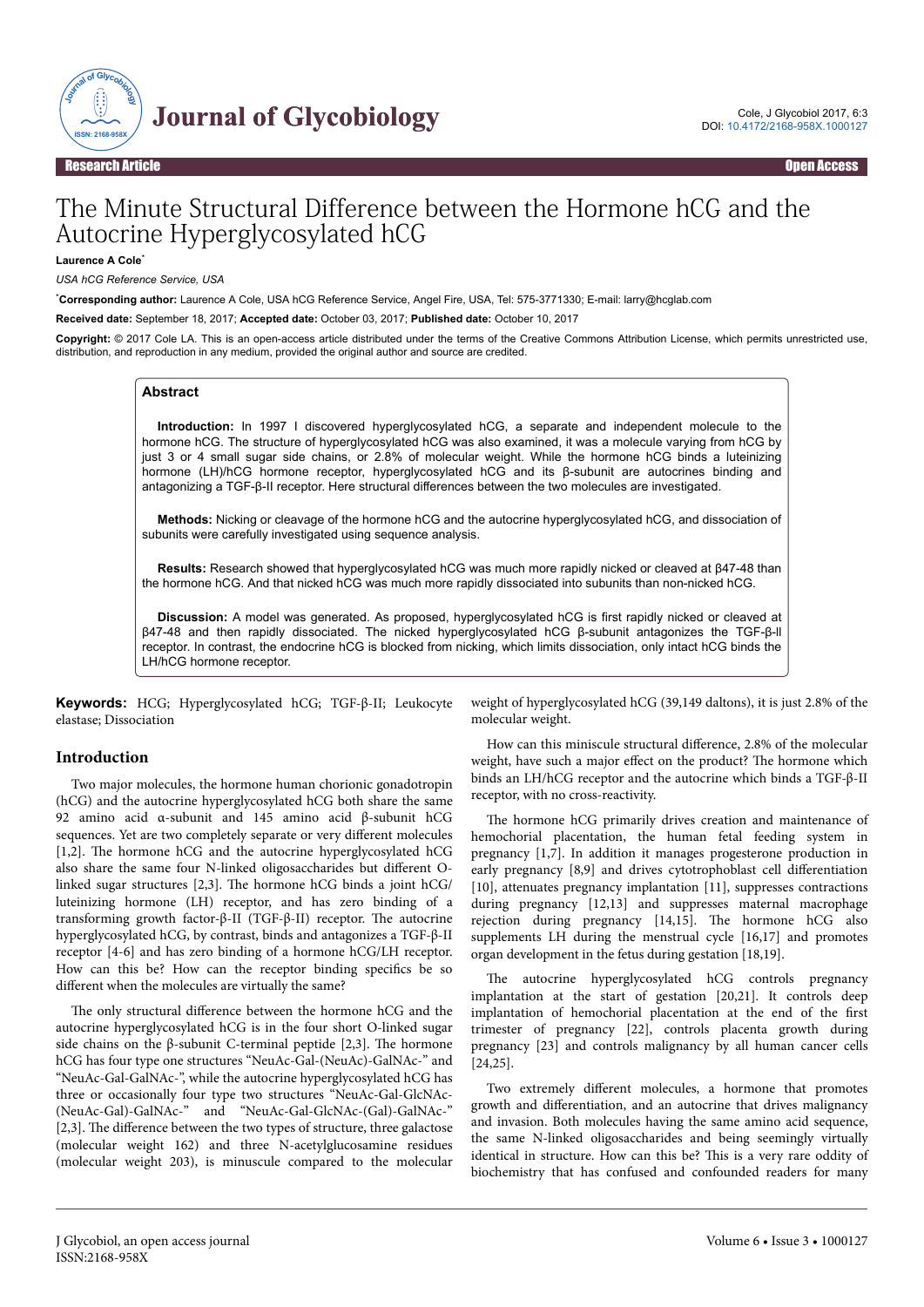years. It is all examined experimentally and carefully explained for the first time here.

# **Materials and Method**

# **Nicking of hCG and hyperglycosylated hCG**

The commercial enzyme human leucocyte elastase (Sigma-Aldrich, St Louis MO), catalogue E1508, has been proven to nick or cleave hCG at  $β$ 47-48 as occurs in human blood [26-28].

Human leucocyte elastase action on the endocrine hCG and on hyperglycosylated hCG was examined. Experiments were conducted with 0.25 units enzyme in 60 µl 0.1 M Tris-HCl with 0.5 M NaCl, 0.1% w/w Brij 35, pH 8.5 containing 10 mM phenylmethane sulfonyl fluoride and 5 nmol hormone hCG, batch P1, not nicked or 5 nmol hyperglycosylated hCG batch C7, not nicked. Eleven micro test tubes were assembled of each mixture, and incubated for 1.0, 1.33, 1.67, 2.0, 4.0, 8.0, 12, 16, 21, 24 and 30 h. After incubation, the samples were frozen at -70°C and then tested in the service laboratory at Columbia-Presbyterian Medical Center by Edman Degradation sequence analysis. Нe percentage of nicked hCG molecules, having a sequence starting at Val β48, cleaved at β47-48 (sequence: Val-Leu-Pro-Ala) was determined as was the absence of other nicking demonstrated by sequence analysis (having an N-terminal sequence Val-Leu-Gln-Gly if cleaved at β43-44, having a sequence Leu-Gln-Gly-Pro if cleaved at β44-45, the two other cleavage sites).

#### **Dissociation of non-nicked and nicked hCG**

Stability of hyperglycosylated hCG standard (batch C7) and of 100% nicked hyperglycosylated hCG standard (batch C5) was investigated. C7 and C5 were dissolve in normal male serum (hCG-free) (Sigma), catalogue S2145. Нe normal male serum was preserved with 5x penicillin-streptomycin-fungizone. Нe final volume was 1.0 ml. Sample in quadruplicate were incubated at 37°C and aliquots, 0.02 ml removed at 16, 22, 29, 40, 70, 120, 200, 400, 700 and 1000 h for intact hCG measurement. Dissociation was measured using the 2119 microtiter plate immunometric assay, a test measuring only intact or only non-dissociated hCG. Нe assay used monoclonal antibody 2119; this is an anti α-subunit antibody. Нis was the capture antibody. 4001 peroxidase was tracer antibody, this is a peroxidase labelled anti-core β-subunit polyclonal antibody. Procedures are those published previously [1]. Нe quantity of hCG detected by the 2119 assay was used to determine the concentration of intact or non-dissociated hCG.

# **Results**

Nicking or cleavage in the β39-58 amphipathic loop of the hormone hCG and the autocrine hyperglycosylated hCG was investigated. Nicking or cleavage in the β39-58 loop can be performed by the protease human leukocyte elastase [26-28]. Нis enzyme cleaves the hormone hCG, hCG dissociated β-subunit, hyperglycosylated hCG and hyperglycosylated hCG dissociated β-subunit in the β47-48 in the β39-58 loop [26-28].

| Sample                                              | Incubation time (h) | (%<br>Sequence<br>analysis<br>sequence Val-Leu-Pro) |
|-----------------------------------------------------|---------------------|-----------------------------------------------------|
| hCG, batch PI, not nicked, 5 nmol                   | 1.0 <sub>h</sub>    | 0% nicked                                           |
| hCG, batch PI, not nicked, 5 nmol                   | 1.33h               | 0% nicked                                           |
| hCG, batch PI, not nicked, 5 nmol                   | 1.67h               | 0% nicked                                           |
| hCG, batch PI, not nicked, 5 nmol                   | 2.0h                | 0% nicked                                           |
| hCG, batch PI, not nicked, 5 nmol                   | 4.0h                | 9% nicked                                           |
| hCG, batch PI, not nicked, 5 nmol                   | 8.0h                | 20% nicked                                          |
| hCG, batch PI, not nicked, 5 nmol                   | 12 <sub>h</sub>     | 28% nicked                                          |
| hCG, batch PI, not nicked, 5 nmol                   | 16h                 | 52% nicked                                          |
| hCG, batch PI, not nicked, 5 nmol                   | 21h                 | 89% nicked                                          |
| hCG, batch PI, not nicked, 5 nmol                   | 24 h                | 95% nicked                                          |
| hCG, batch PI, not nicked, 5 nmol                   | 30 h                | 100% nicked                                         |
| Hyperglycosylated hCG, batch C7, not nicked, 5 nmol | 1 <sub>h</sub>      | 43% nicked                                          |
| Hyperglycosylated hCG, batch C7, not nicked, 5 nmol | 1.33h               | 74% nicked                                          |
| Hyperglycosylated hCG, batch C7, not nicked, 5 nmol | 1.67h               | 100% nicked                                         |
| Hyperglycosylated hCG, batch C7, not nicked, 5 nmol | 2.0h                | 100% nicked                                         |
| Hyperglycosylated hCG, batch C7, not nicked, 5 nmol | 4.0h                | 100% nicked                                         |
| Hyperglycosylated hCG, batch C7, not nicked, 5 nmol | 8.0h                | 100% nicked                                         |
| Hyperglycosylated hCG, batch C7, not nicked, 5 nmol | 12 <sub>h</sub>     | 100% nicked                                         |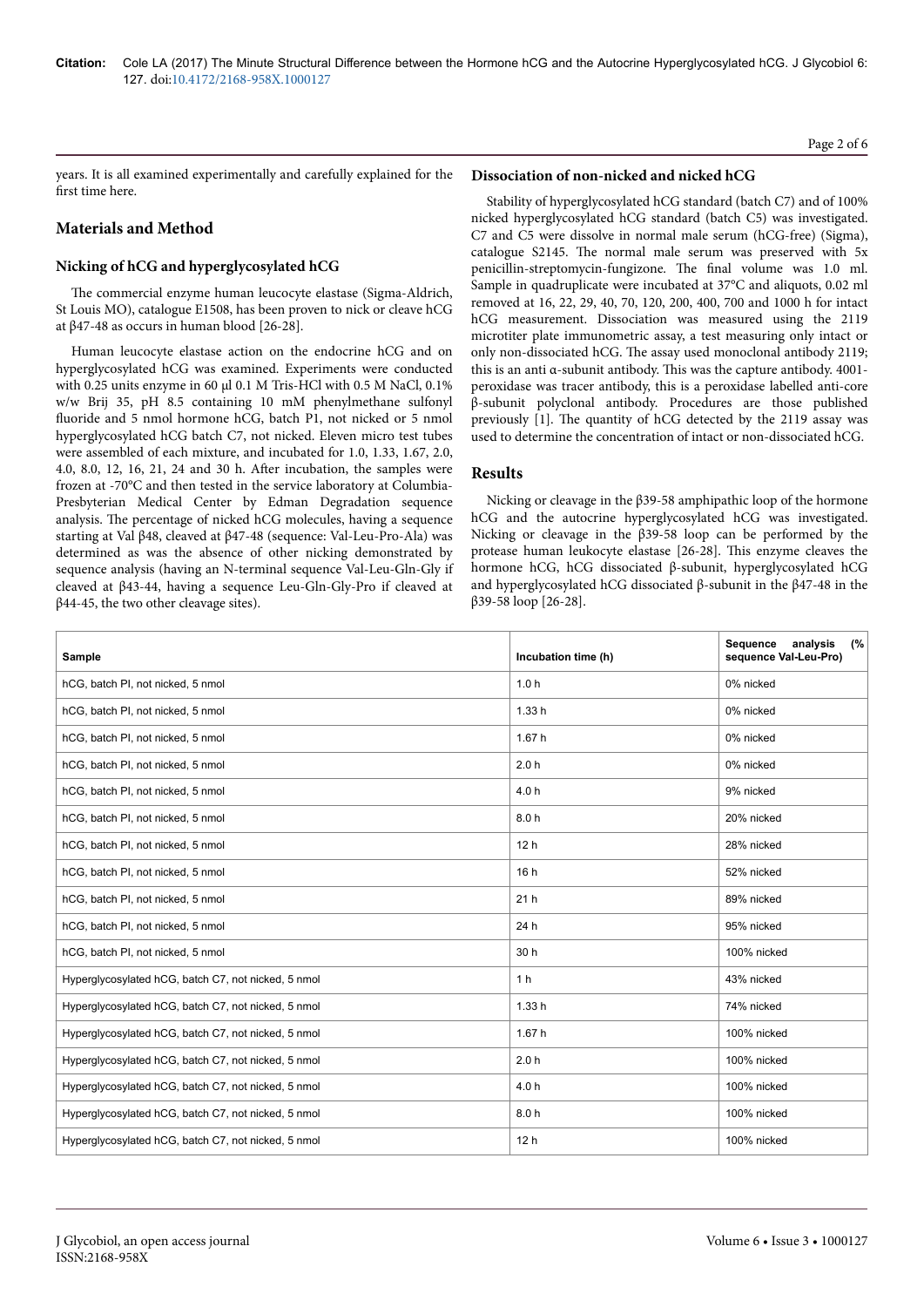Page 3 of 6

| Hyperglycosylated hCG, batch C7, not nicked, 5 nmol | 16 h            | 100% nicked |
|-----------------------------------------------------|-----------------|-------------|
| Hyperglycosylated hCG, batch C7, not nicked, 5 nmol | 21 <sub>h</sub> | 100% nicked |
| Hyperglycosylated hCG, batch C7, not nicked, 5 nmol | 24 h            | 100% nicked |
| Hyperglycosylated hCG, batch C7, not nicked, 5 nmol | 30 h            | 100% nicked |

Table 1: Nicking of hCG and hyperglycosylated hCG, 0.58 nmol, by incubation with human leukocyte elastase, 0.25 units at 37°C in 0.2 ml Tris-HCl, 0.5 M NaCl, 0.1% Brij, pH 8.5.

Endocrine hCG batch P1 which is not nicked, and hyperglycosylated hCG batch C7, which is not nicked, were incubated with purified human leukocyte elastase, 0.25 units at 37°C in 0.2 ul Tris-HCl, 0.5M NaCl, pH 8.5, and incubated for 11 different time intervals (Table 1). As found, endocrine hCG batch P1 became 100% nicked after 30 h incubation at 37°C.

| Sample                                     |                        | Incubation time<br>(h) | 2119 Intact<br>hCG<br>ng/ml<br>assay<br>(dissociated) |
|--------------------------------------------|------------------------|------------------------|-------------------------------------------------------|
| Hyperglycosylated<br>standard, 0% nicked   | hCG,<br>C7             | 200 h                  | (37%<br>120<br>630<br>$\pm$<br>dissociated)           |
| Hyperglycosylated<br>standard, 0% nicked   | C7<br>hCG.             | 400 h                  | $±$ 115<br>(62%<br>380<br>dissociated)                |
| Hyperglycosylated<br>standard, 0% nicked   | C7<br>hCG,             | 700 h                  | $1.2 \pm 0.33$ (99.8%)<br>dissociated)                |
| Hyperglycosylated<br>standard, 100% nicked | C <sub>5</sub><br>hCG, | 16h                    | (78%<br>220<br>45<br>Ŧ<br>dissociated)                |
| Hyperglycosylated<br>standard, 100% nicked | C <sub>5</sub><br>hCG, | 22 h                   | (99.9%<br>$0.7 \pm 0.11$<br>dissociated)              |

Table 2: Dissociation of hyperglycosylated hCG in serum. Hyperglycosylated hCG standard C7 and standard C5, 1000 ng were dissolved in control male serum in quadruplicate, with 10x penicillin– streptomycin–fungizone antibiotic and incubated at 37°C until ~100% dissociated.

Hyperglycosylated hCG batch C7, in contrast, was 100% nicked after a very much shorter incubation, 1.67 h or in just 1 h 40 min at 37°C. Hyperglycosylated hCG batch C7 was nicked 100% 18-fold faster than endocrine hCG batch P1, (Table 1), yet the only structural difference is in O-linked oligosaccharides at the β-subunit C-terminal peptide [28]. In both cases, sequence analysis showed that cleavage at β47-48 was the only nicking that occurred. Нis is consistent with nonnicked hyperglycosylated hCG being very much more rapidly nicked than the hormone hCG.

The stability of hyperglycosylated hCG and nicked hyperglycosylated hCG were examined. Hyperglycosylated hCG standard, batch C7, not-nicked, and hyperglycosylated hCG standard batch C5, 100% nicked at β47-48 [2,3], were dissolved in normal male serum preserved with penicillin-streptomycin-fungizone in quadruplicate. Mixtures were incubated at 37°C (Table 2). Hyperglycosylated hCG standard C7 was 100% dissociated in 700 h, while hyperglycosylated hCG C5 standard was 100% dissociated in just 22 h. Nicked hyperglycosylated hCG was 100% dissociated 32x faster than non-nicked hyperglycosylated hCG standard (Table 2).

This supports the concept of extremely rapid nicking of hyperglycosylated hCG and extremely rapid dissociation of hyperglycosylated hCG following nicking (Figure 1).





# **Discussion**

The research presented in this manuscript shows nicking of hyperglycosylated hCG by human leucocyte elastase, and the rapid dissociation splitting into an α-subunit and β-subunit, following nicking. Interestingly, even though the hormone hCG and the autocrine hyperglycosylated hCG are 97.2% structurally identical, leucocyte elastase cleaves hyperglycosylated hCG 18x faster that it cleaves the hormone hCG, furthermore hyperglycosylated hCG dissociates nicked hyperglycosylated hCG 32x faster than it dissociates the hormone hCG. It is concluded that hyperglycosylated hCG is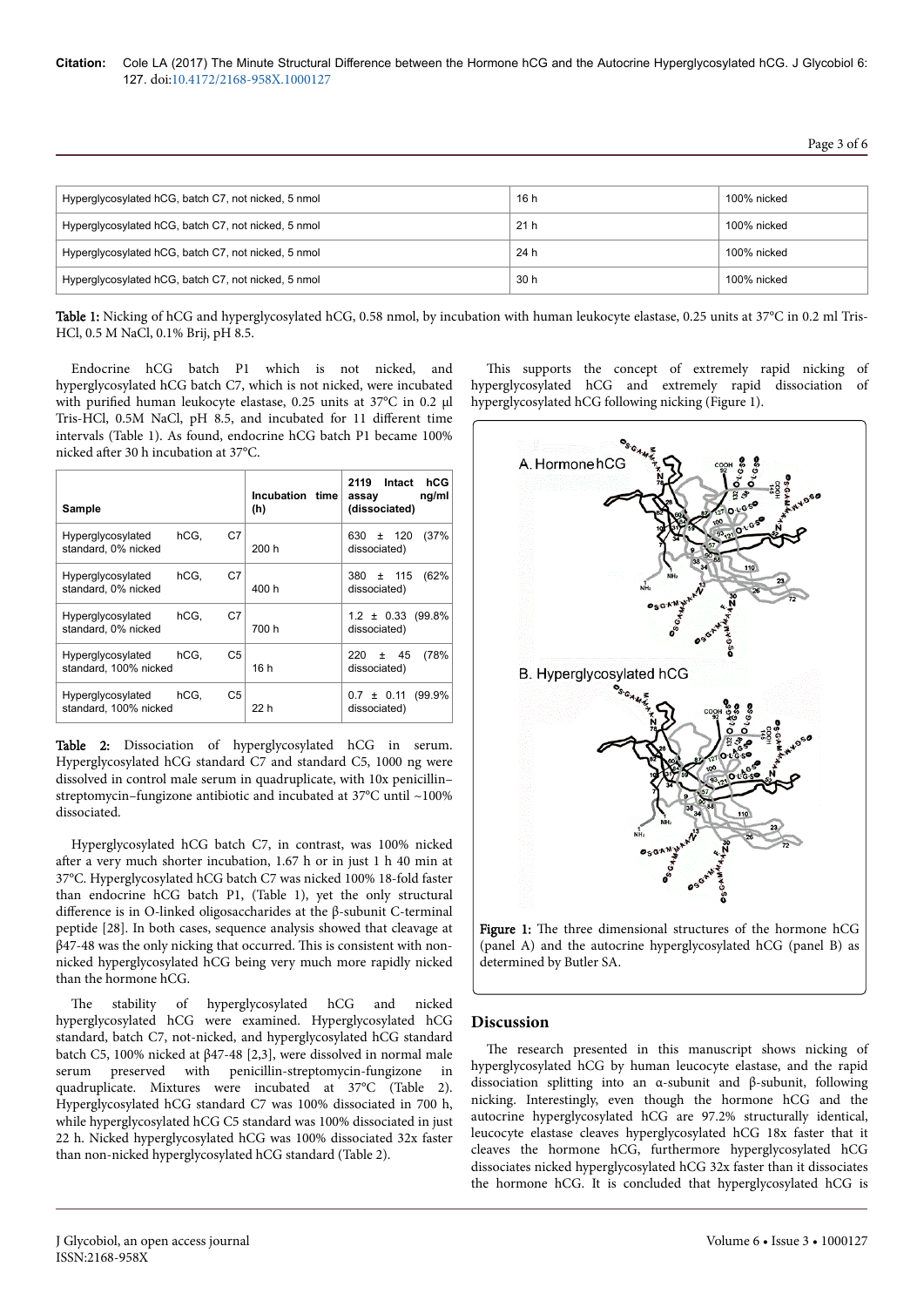nicked and dissociated into separated subunits very much faster than the hormone hCG.

Intriguingly, hyperglycosylated hCG, which is rapidly nicked and dissociated, seemingly needs to be dissociated for TGF-β-II receptor action. Studies with hCG and cancer show that cancer cells produce a hyperglycosylated hCG free β-subunit, which retains the TGF-β-II receptor binding potential and activating the TGF-β-II receptor [4,6,29]. Studies show, that while the hormone hCG has no TGF-β-II activity, that dissociated hormone hCG β-subunit has full TGF-β-II biological activity [4,24,25]. Many researchers have used dissociated hormone β-subunit to stimulate cancer cells [4,6]. It is concluded that the TGF-β-II receptor binds a dissociated hCG β-subunit and not hyperglycosylated hCG [4].

The hormone hCG, in contrast, which is very slowly nicked and very slowly dissociated, must not be nicked or dissociated for maximal hormone LH/hCG receptor response [26-28,30]. The receptor only binds non-nicked intact hormone hCG.

It is established that the TGF-β-II receptor binds hyperglycosylated hCG dissociation products (nicked hyperglycosylated hCG β-subunit), and hyperglycosylated hCG free β-subunit as produced by nontrophoblastic neoplasms [4,24,25]. As such, the receptor contains a βsubunit-specific binding site.



hCG β-subunit TGF-β-II binding site.

The TGF-β-II receptor binds two adjacent fingers on the TGF-β molecule terminating at Glu D55 and Glu E142 [31-33]. Examining the three-dimensional crystal structure of hCG as established by Lustbader et al. [34], Wu et al. [35] and Lapthorn et al. [36] analogous fingers terminating in Glu amino acids are found on both the hormone hCG and the autocrine hyperglycosylated hCG. Нis is β-subunit Glu residue β21 and Glu residue β65 on the adjacent fingers β17-25 and β60-75 (Figure 2). Нis is obvious TGF-β-II receptor binding site as bound by TGF-β and hyperglycosylated hCG free β-subunit.

Figure 2 shows the three-dimensional crystal structure of hCG as proposed by Lustbader et al. [34], Wu et al. [35] and Lapthorn et al. [36]. Нis illustrates the proposed β-subunit specific binding site of the TGF-β-II receptor, adjacent to the TGF-β-II -binding fingers.

Lustbader et al. [34], Wu et al. [35] and Lapthorn et al. [36] all went about using X-ray crystallography to examine the three-dimensional structure of hCG. All found that they had to delete the N-linked and O-linked sugar side chains on hCG, the β-subunit C-terminal peptide and other peptide sequences before crystals could be made [33-35]. They made crystals from an hCG molecule comprising  $\alpha$ -subunit residues 5-89 and β-subunit residues 2-111 (Figure 1) with no N- or Olinked oligosaccharides. Нis was just 50% of the molecule by molecular weight. Нis was just the root structure of the hormone hCG and the autocrine hyperglycosylated hCG and did not help resolve the difference between these two major macromolecules (Figure 2).

Butler [4] in England had problems with how an autocrine and a hormone emerged with one single identical amino acid sequence. To investigate this, he combined the established X-ray crystallography structures of the 50% root hCG structure [34-36] with a thermodynamic computer-model of the carbohydrate segments of hCG and the β-subunit C-terminal peptide of the hormone hCG and the autocrine hyperglycosylated hCG (not published). Figure 1 shows the complete three-dimensional structure of the hormone hCG and the autocrine hyperglycosylated hCG as proposed by Butler SA.

Intriguingly, the Butler [4] models explain why the hormone hCG and the autocrine hyperglycosylated hCG are so different. It explains the research findings shown here, why hyperglycosylated hCG is rapidly nicked and dissociated, and why the hormone hCG is not nicked and only slowly dissociated.

As shown by the models, the folding of the β-subunit C-terminal peptide on the hormone hCG, missing in the crystal structure [33-36], involves folding into the β39-58 loop blocking any nicking at β47-48 before terminating at β145. As dictated by the O-linked oligosaccharide differences, the C-terminal peptide on hyperglycosylated hCG did not involve such blocking (Figure 1). In many respects the research described here confirms the correctness of the Butler SA models and the Butler SA models confirm the correctness of this research (Figure 1).

These findings (Figure 1) are contrary to the published findings by Lustbader, by Wu and by Lapthorn [34-36], who predict without examining the C-terminal peptide β110-145, that this segment is independent of the molecules three-dimensional structure, protruding as a random non-folded region projecting away from the molecule. This projection is very wrong, the C-terminal peptide being an intricately folded part of the molecule that controls the molecules destiny.

The only physical difference found between the hormone hCG and the autocrine hyperglycosylated hCG is four O-linked oligosaccharides of type one on the hormone hCG, and of type two found on the autocrine hyperglycosylated hCG (Figures 1 and 2). Нe O-linked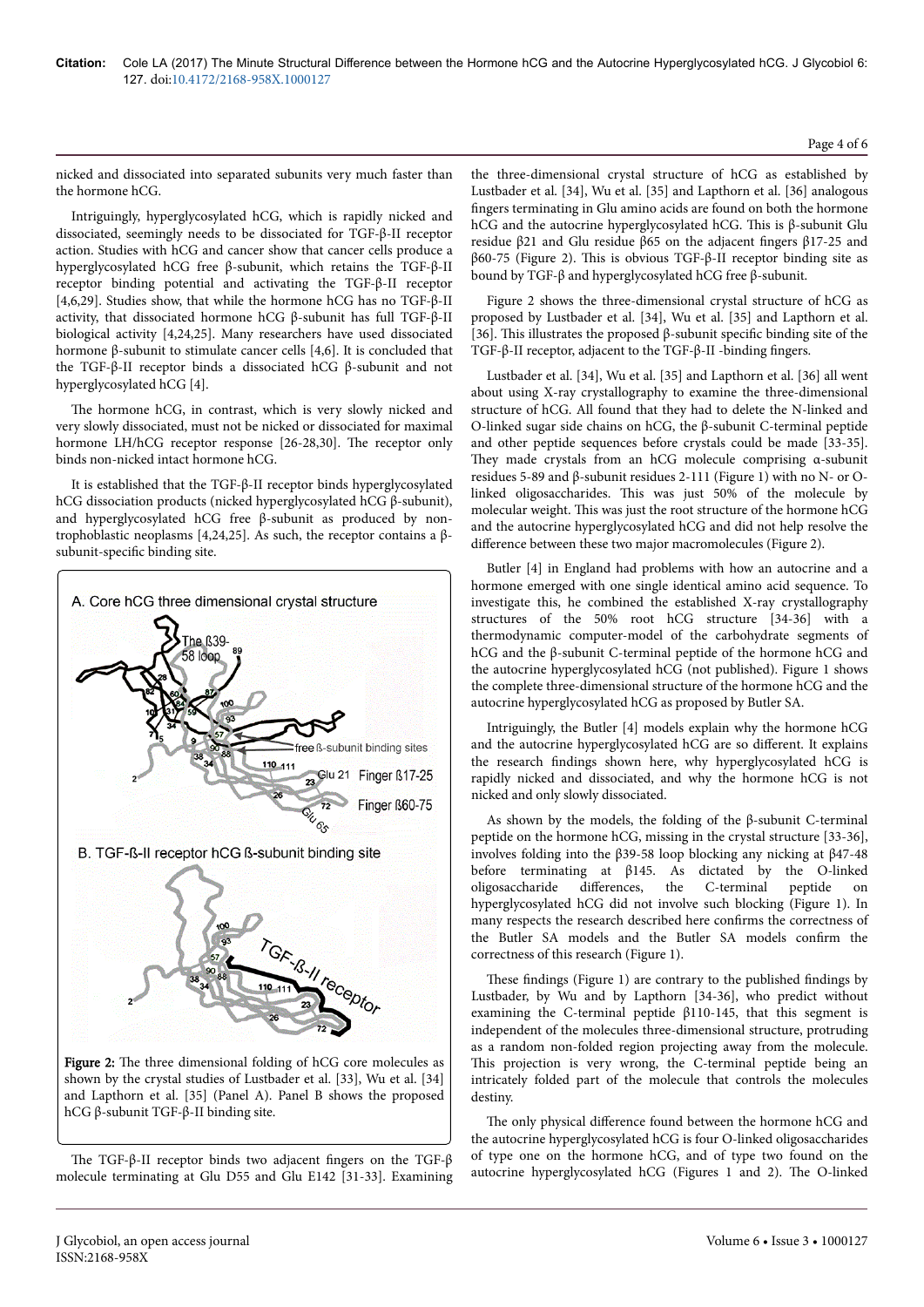oligosaccharide difference on the hormone hCG must force the  $\beta$ subunit C-terminal peptide to fold into loop β39-58 blocking nicking.

The seemingly correct Butler three-dimensional structures (Figure 1), shows the tiny structural difference between the two molecules, yet clearly explain the biochemistry phenomena of these two independent, separate molecules. This 2.8% molecular weight sugar difference is at the root of the only difference between the two molecules (Figure 1). It explains how we have an autocrine that binds its TGF-β-II receptor as a cleaved and dissociated nicked hyperglycosylated hCG β-subunit. And how we have a hormone that only binds its LH/hCG hormone receptor as an intact α-,  $β$ -dimer. Two very different molecules. Unless someone can find problems with the Butler three dimensional structures, which is very doubtful, they should be used as complete structures models to illustrate for the structural difference between the hormone hCG and autocrine hyperglycosylated hCG molecules.

# **Conclusion**

In conclusion, we have two very different molecules, the hormone hCG (a non-nicked dimer) and the nicked/cleaved hyperglycosylated hCG β-subunit that binds the two very different receptors. Thus we explain this extreme biochemical oddity of how two molecules, and how an endocrine and an autocrine can both have identical amino acid sequences and just difference in the O-linked olugosaccharides. We have an intact hormone and a TGF-β-II autocrine of the cleaved dissociated molecule.

# **References**

- 1. [Cole LA \(2013\) HCG and hyperglycosylated hCG, promoters of villous](https://www.researchgate.net/publication/286131129_HCG_and_hyperglycosylated_HCG_promoters_of_villous_placenta_and_hemochorial_placentation) [placenta and hemochorial placentation. Nicholson R \(Edtr\), Placenta:](https://www.researchgate.net/publication/286131129_HCG_and_hyperglycosylated_HCG_promoters_of_villous_placenta_and_hemochorial_placentation) [Functions, Development and Disease, Nova Publishers, pp: 155-166.](https://www.researchgate.net/publication/286131129_HCG_and_hyperglycosylated_HCG_promoters_of_villous_placenta_and_hemochorial_placentation)
- 2. [Elliott MM, Kardana A, Lustbader JW, Cole LA \(1997\) Carbohydrate and](https://doi.org/10.1007/BF02778058) peptide structure of the α- and  $β$ -subunits of human chorionic gonadotropin from normal and aberrant pregnancy and [gonadotropin from normal and aberrant pregnancy and](https://doi.org/10.1007/BF02778058) [choriocarcinoma. Endocrine 7: 15-32.](https://doi.org/10.1007/BF02778058)
- 3. Valmu L, Alfthan [H, Hotakainen K, Birken S, Stenman UH \(2006\)](https://doi.org/10.1093/glycob/cwl034) Sitespecific [glycan analysis of human chorionic gonadotropin beta-subunit](https://doi.org/10.1093/glycob/cwl034) [from malignancies and pregnancy by liquid chromatography-electrospray](https://doi.org/10.1093/glycob/cwl034) [mass spectrometry. Glycobiol 16: 1207-1218.](https://doi.org/10.1093/glycob/cwl034)
- [Butler SA, Ikram MS, Mathieu S, Iles RK \(2000\)](https://doi.org/10.1054/bjoc.2000.1177) The increase in bladder [carcinoma cell population induced by the free beta subunit of hCG is a](https://doi.org/10.1054/bjoc.2000.1177) result of an anti-apoptosis effect [and not cell proliferation. Br J Cancer](https://doi.org/10.1054/bjoc.2000.1177) [82:1553-1556.](https://doi.org/10.1054/bjoc.2000.1177)
- 5. [Berndt S, Blacher S, Munuat C, Detilleux J, Evain-Brion D, et al. \(2013\)](https://doi.org/10.1096/fj.12-213686) [Hyperglycosylated human chorionic gonadotropin stimulates](https://doi.org/10.1096/fj.12-213686) [angiogenesis through TGF-ß receptor activation. Fed Am Soc Exper Biol](https://doi.org/10.1096/fj.12-213686) [J 27:1309-1321.](https://doi.org/10.1096/fj.12-213686)
- 6. [Ahmud F, Ghosh S, Sinha S, Joshi SD, Mehta VS, et al. \(2015\) TGF-ß](https://doi.org/10.1007/s11010-014-2237-6)[induced hCG-ß regulates redox homeostasis in glioma cells. Mol Cell](https://doi.org/10.1007/s11010-014-2237-6) [Biochem 399: 105-112.](https://doi.org/10.1007/s11010-014-2237-6)
- 7. [Cole LA \(2009\) HCG and hyperglycosylated hCG in the establishment of](https://doi.org/10.1016/j.jri.2009.04.007) [hemochorial placentation. J Reprod Immunol 82: 111-117.](https://doi.org/10.1016/j.jri.2009.04.007)
- 8. [Järvelä IY, Ruokonen A, Tekay A \(2008\)](https://doi.org/10.1093/humrep/den299) Effect of rising hCG levels on the [human corpus luteum during early pregnancy. Human Reprod 23:](https://doi.org/10.1093/humrep/den299) [2775-2781.](https://doi.org/10.1093/humrep/den299)
- 9. [Niswender GD \(2002\) Molecular control of luteal secretion of](https://doi.org/10.1530/rep.0.1230333) [progesterone. Reproduction 123: 333-339.](https://doi.org/10.1530/rep.0.1230333)
- 10. [Shi QJ, Lei ZM, Rao CV, Lin J \(1993\) Novel role of human chorionic](https://doi.org/10.1210/endo.132.3.7679981) gonadotropin in differentiation [of human cytotrophoblasts. Endocrinol](https://doi.org/10.1210/endo.132.3.7679981) [132: 387-395.](https://doi.org/10.1210/endo.132.3.7679981)
- 11. [Cole LA \(2012\) Hyperglycosylated hCG and pregnancy failures. J Reprod](https://doi.org/10.1016/j.jri.2012.01.001) [Immunol 93: 119-122.](https://doi.org/10.1016/j.jri.2012.01.001)
- 12. [Eta E, Ambrus G, Rao V \(1994\) Direct regulation of human myometrial](https://doi.org/10.1210/jcem.79.6.7989459) [contractions by human chorionic gonadotropin. J Clin Endocrinol Metab](https://doi.org/10.1210/jcem.79.6.7989459) [79:1582-1586.](https://doi.org/10.1210/jcem.79.6.7989459)
- 13. [Doheny HC, Houlihan DD, Ravikumar N, Smith TJ, Morrison JJ \(2003\)](https://doi.org/10.1210/jc.2003-030221) [Human chorionic gonadotrophin relaxation of human pregnant](https://doi.org/10.1210/jc.2003-030221) [myometrium and activation of the BKCa channel. J Clin Endocrinol](https://doi.org/10.1210/jc.2003-030221) [Metab 88: 4310-4315.](https://doi.org/10.1210/jc.2003-030221)
- 14. [Akoum A, Metz CN, Morin M \(2005\) Marked increase in macrophage](https://doi.org/10.1210/jc.2004-1900) [migration inhibitory factor synthesis and secretion in human endometrial](https://doi.org/10.1210/jc.2004-1900) [cells in response to human chorionic gonadotropin hormone. J Clin](https://doi.org/10.1210/jc.2004-1900) [Endocrinol Metab 90: 2904-2910.](https://doi.org/10.1210/jc.2004-1900)
- 15. [Matsuura T, Sugimura M, Iwaki T, Ohashi R, Kanayama N, et al. \(2002\)](https://link.springer.com/article/10.1023/A:1021219317155) [Anti-macrophage inhibitory factor antibody inhibits PMSG-hCG](https://link.springer.com/article/10.1023/A:1021219317155)[induced follicular growth and ovulation in mice. J Assist Reprod Genet](https://link.springer.com/article/10.1023/A:1021219317155) [19: 591-595.](https://link.springer.com/article/10.1023/A:1021219317155)
- 16. Stenman UH, Alfthan [H, Ranta T, Vartiainen E, Jalkanen J, et al. \(1987\)](https://doi.org/10.1210/jcem-64-4-730) [Serum levels of human chorionic gonadotropin in non-pregnant women](https://doi.org/10.1210/jcem-64-4-730) [and men are modulated by gonadotropin-releasing hormone and sex](https://doi.org/10.1210/jcem-64-4-730) [steroids. J Clin Endocrinol Metab 64: 730-736.](https://doi.org/10.1210/jcem-64-4-730)
- 17. Odell WD, Griffin [J \(1987\) Pulsatile secretion of human chorionic](https://doi.org/10.1056/NEJM198712313172702) [gonadotropin in normal adults. N Engl J Med 317: 1688-1691.](https://doi.org/10.1056/NEJM198712313172702)
- 18. [Goldsmith PC, McGregor WG, Raymoure WJ, Kuhn RW,](https://doi.org/10.1210/jcem-57-3-654) Jaffe RB (1993) [Cellular localization of chorionic gonadotropin in human fetal kidney](https://doi.org/10.1210/jcem-57-3-654) [and liver. J Clin Endocrinol Metab 57: 54-61.](https://doi.org/10.1210/jcem-57-3-654)
- 19. [Abdallah MA, Lei ZM, Li X, Greenwold N, Nakajima ST, et al. \(2004\)](https://doi.org/10.1210/jc.2003-030917) [Human fetal nongonadal tissues contain human chorionic gonadotropin/](https://doi.org/10.1210/jc.2003-030917) [luteinizing hormone receptors. J Clin Endocrinol Metab 89: 952-956.](https://doi.org/10.1210/jc.2003-030917)
- 20. Sasaki Y, Ladner DG, Cole LA (2008) Hyperglycosylated hCG the source of pregnancy failures. Fertil Steril 89:1871-1786.
- 21. [Cole LA \(2007\) Hyperglycosylated hCG. Placenta 28: 977-986.](https://doi.org/10.1016/j.placenta.2010.06.005)
- 22. [Bahado-Singh RO, Oz AU, Kingston JM, Shahabi S, Hsu CD, et al. \(2002\)](https://doi.org/10.1002/pd.329) The [role of hyperglycosylated hCG in trophoblast invasion and the](https://doi.org/10.1002/pd.329) [prediction of subsequent pre-eclampsia. Prenat Diagn 22: 478-481.](https://doi.org/10.1002/pd.329)
- 23. [Brennan MC, Wolfe MD, Murray-Krezan CM, Cole LA, Rayburn WF, et](https://doi.org/10.1002/pd.4199) [al. \(2013\) First trimester hyperglycosylated human chorionic](https://doi.org/10.1002/pd.4199) [gonadotropin and development of hypertension. Prenat Diagn 33:](https://doi.org/10.1002/pd.4199) [1075-1079.](https://doi.org/10.1002/pd.4199)
- 24. [Cole LA, Butler SA \(2012\) Hyperglycosylated hCG, hCGß and](https://doi.org/10.1016/j.mce.2011.10.029) [hyperglycosylated hCGß: Interchangeable cancer promoters. Mol Cell](https://doi.org/10.1016/j.mce.2011.10.029) [Endcrinol 349: 232-238.](https://doi.org/10.1016/j.mce.2011.10.029)
- 25. [Cole LA, Butler SA. Cole LA \(2015\) B152 anti-hyperglycosylated human](https://www.ncbi.nlm.nih.gov/pubmed/25745746) [chorionic gonadotropin free β-Subunit. A new, possible treatment for](https://www.ncbi.nlm.nih.gov/pubmed/25745746) [cancer. J Reprod Med 60: 13-20.](https://www.ncbi.nlm.nih.gov/pubmed/25745746)
- 26. [Kardana A, Cole LA \(1994\) Human chorionic gonadotropin ß-subunit](https://doi.org/10.1210/jcem.79.3.7521352) [nicking enzymes in pregnancy and cancer patient serum. J Clin](https://doi.org/10.1210/jcem.79.3.7521352) [Endocrinol Metab 79: 761-767.](https://doi.org/10.1210/jcem.79.3.7521352)
- 27. Kardana A, Elliott MM (1991) Нe [heterogeneity of human chorionic](https://doi.org/10.1210/endo-129-3-1541) [gonadotropin \(hCG\). I. Characterization of peptide heterogeneity in 13](https://doi.org/10.1210/endo-129-3-1541) [individual preparations of hCG. Endocrinol 129: 1541-1550.](https://doi.org/10.1210/endo-129-3-1541)
- 28. [Cole LA, Kardana A, Andrade-Gordon P, Gawinowicz MA, Morris JC, et](https://doi.org/10.1210/endo-129-3-1559) al. (1991) Нe [heterogeneity of human chorionic gonadotropin \(hCG\).](https://doi.org/10.1210/endo-129-3-1559) III. Нe [occurrence and biological and immunological activities of nicked](https://doi.org/10.1210/endo-129-3-1559) [hCG. Endocrinol 129: 1559-1567.](https://doi.org/10.1210/endo-129-3-1559)
- [Lee CL, Chiu PC, Hautala L, Salo T, Yeung WS, et al. \(2013\) Human](https://doi.org/10.1016/j.mce.2013.05.009) [chorionic gonadotropin and its free ß-subunit stimulate trophoblast](https://doi.org/10.1016/j.mce.2013.05.009) [invasion independent of LH/hCG receptor. Mol Cell Endocrinol 375:](https://doi.org/10.1016/j.mce.2013.05.009) [43-52.](https://doi.org/10.1016/j.mce.2013.05.009)
- 30. [Cole LA \(2014\) HCG and hyperglycosylated hCG carbohydrate](https://doi.org/10.4172/2168-958X.1000114) [structures corrected. J Glycobiol 4: 114.](https://doi.org/10.4172/2168-958X.1000114)
- 31. [Groppe J, Hinck CS, Samavarchi-Tehrani P, Zubieta C, Schuermann JP, et](https://doi.org/10.1016/j.molcel.2007.11.039) [al. \(2008\) Cooperative assembly of TGF-ß superfamily signaling](https://doi.org/10.1016/j.molcel.2007.11.039) [complexes is mediated by two disparate mechanisms and distinct modes](https://doi.org/10.1016/j.molcel.2007.11.039) [of receptor binding. Mol Cell Biol 29:157-158.](https://doi.org/10.1016/j.molcel.2007.11.039)
- 32. [Kirsch T, Sebald W, Dreyer MK \(2000\) Crystal structure of the BMP-2-](https://doi.org/10.1038/75903) [BRIA ectodomain complex. Nat Struct Biol 7: 492-496.](https://doi.org/10.1038/75903)

Page 5 of 6